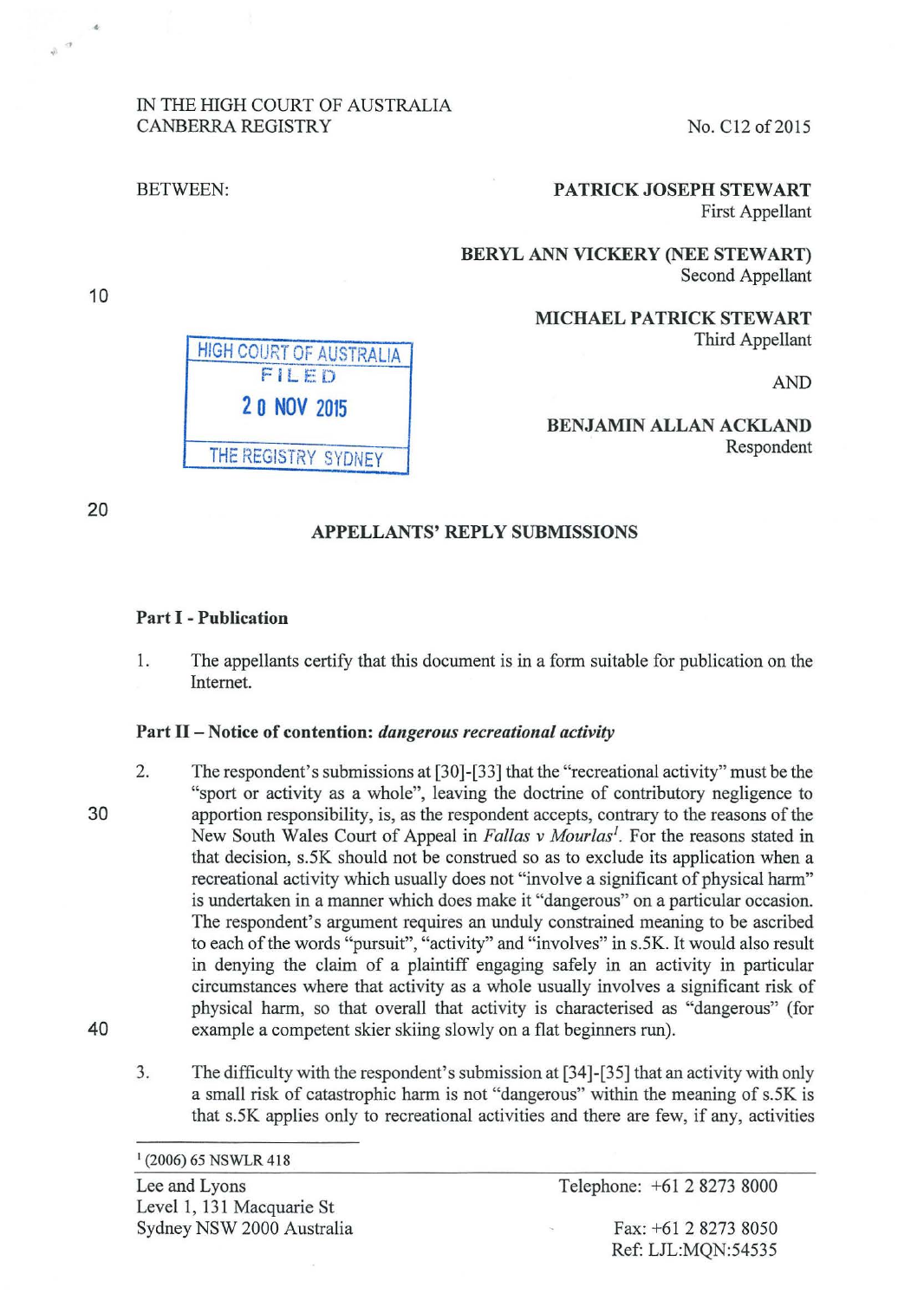which people engage in for "enjoyment, relaxation or leisure" which have a high probability of catastrophic harm actually occurring, as distinct from such a risk being always present but unlikely to eventuate. Whilst, as a general proposition, many people may accept a small possibility of suffering a catastrophic injury in order to enjoy otherwise challenging or thrilling recreational activities, few would accept the probability of such injury as 'recreation'. The respondent's interpretation of s.5K, which excludes activities in which there is only a small risk, in terms of probability, of catastrophic injury would exclude many, if not most, recreational activities. The respondent's proposed solution to that difficulty, namely, that s.5K applies only where there is a "significant risk of serious (but not necessarily catastrophic) harm" creates not only the difficulty of differentiating between "serious" and "catastrophic" harm but also would exclude activities where the risk is either catastrophic injury or none (for example, sky diving).

- 4. Contrary to respondent's submissions at [38]-[39], the appellants did not rely on Dr Olsen's expert opinion evidence concerning hyperflexion or hyperextension of the spine in their arguments on the meaning and application of the expression *significant risk of physical harm* in s.5K *CLA* or the expression *obvious risk* in s.5L.
- 20 5. In terms of Dr Olsen's evidence in that regard, the appellants relied only on the observations reported by Dr Olsen and tendered by the respondent that when he stood on the jumping pillow he did not compress the surface by much more than 50mm and on his oral evidence in chief that *"It felt like a solid surface almost"* 2 These simple observations did not require biomechanical expertise. The appellants also relied on the photographs<sup>3</sup>, taken on the day of the incident, showing people standing on the jumping pillow without apparently depressing the surface more than Dr Olsen's observations, as well as photographs<sup>4</sup> taken on a later date by Dr Olsen when he inspected the jumping pillow<sup>5</sup>.
- 30 6. Dr Olsen's description, using medical terminology, of what happened to the respondent's body so as to damage the spinal cord and his calculation of the forces involved were not relevant to the appellants' arguments on the meaning and application of the expressions *significant risk of physical harm* and *obvious risk.* Nor was Dr Olsen's description of the difference between the dynamic of the compression of air in the jumping pillow being under pressure and the springs in a trampoline being under tension (respondent's submission [12]). The relevant matter was the simple description of the firmness of the surface of the jumping pillow compared to a solid surface, notwithstanding that the jumping pillow surface would "give the impression of yielding" when a person was jumping or walking on it.
- 40

10

 $\overline{1}$ 

7. The appellants' argument below was that the observations reported by Dr Olsen concerning the relative firmness of the jumping pillow when compared on the one hand to a trampoline and on the other hand to a solid surface were observations which *a reasonable person in the position of [the respondent]* within the meaning of s.5F

<sup>2</sup> Exhibit 40; T297.11-35; Appellants' submissions in chief [12]-[13]

<sup>3</sup> Exhibit 7

<sup>4</sup> Exhibit29

<sup>5</sup> The respondent was cross examined about the photographs taken by Dr Olsen at T 145.29-146.12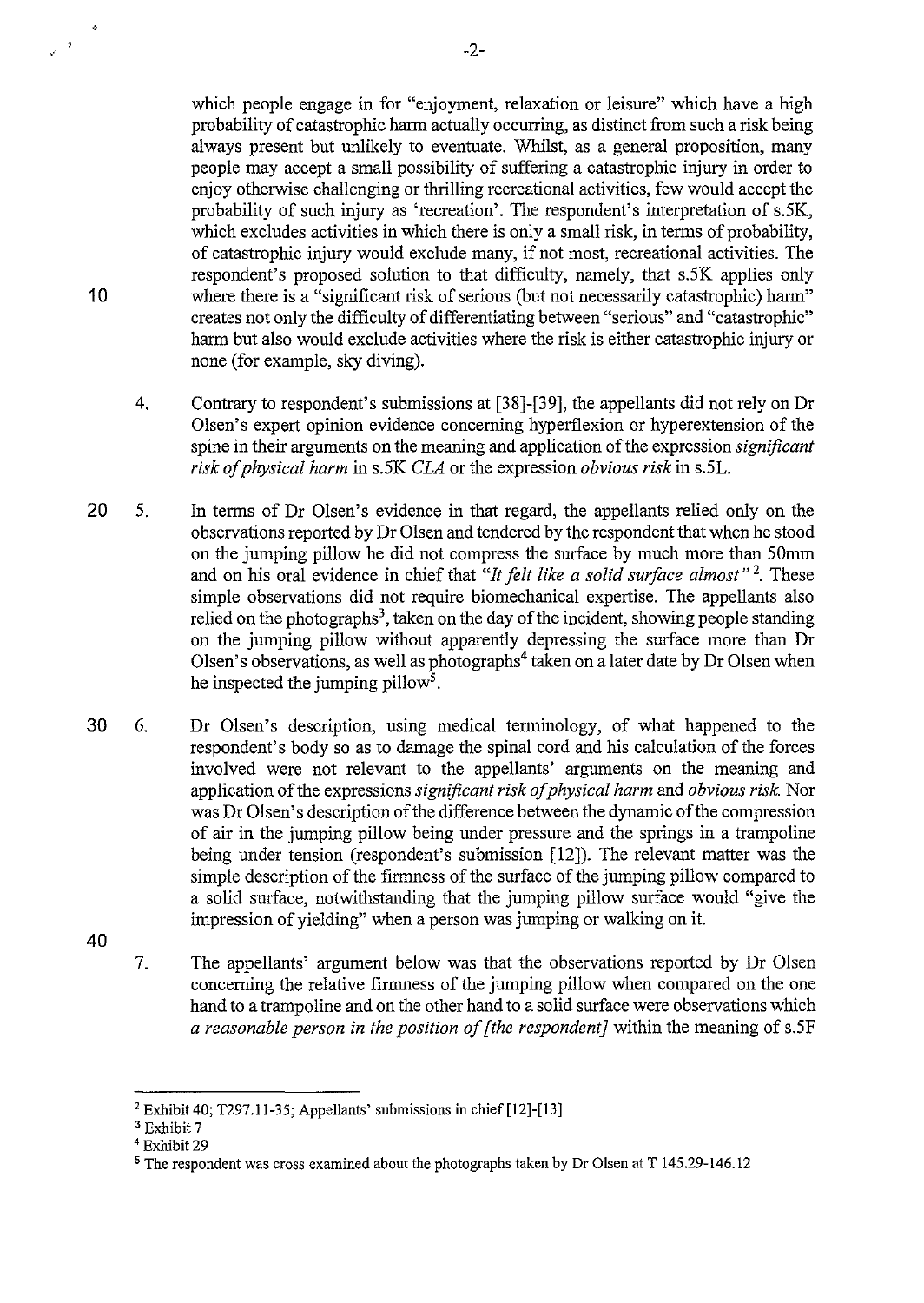(i.e. a person familiar with trampolines and solid surfaces) could and would make without having to possess Dr Olsen's qualifications.

- 8. The reasoning of the primary judge appears to accept this argument. That is because, as the primary judge correctly observed, the finding by the primary judge that the respondent subjectively was unaware of the biomechanics oflanding headfirst on the jumping pillow (respondent's submission [ 40]) was "not to the point" in determining what would have been objectively apparent to a reasonable person in the position of the respondent, because "as a matter of common sense there was always a possibility of the attempted somersault going awry and the plaintiff landing awkwardly"6. It is implicit in this finding that the surface of the jumping pillow was sufficiently firm to cause injury, regardless of whether the jumping pillow had a different dynamic to a trampoline and notwithstanding that it yielded to some extent when a person walked or jumped on it. However, it was not necessary to have regard to the technical evidence from Dr Olsen concerning the differences between trampolines and jumping pillows in order to conclude, for the purposes of that common sense analysis, that the jumping pillow was sufficiently firm to cause injury,
- 20 9. The evaluation by a reasonable person for the purposes of s.5F and thus s.5K (and implicitly s.5L) of the relative firmness of the jumping pillow compared to a solid surface and the evaluation of the risk of landing on the head or neck on such a surface would not be "significantly informed by the manner in which the jumping pillow is presented to patrons by the provider of the pillow" (respondent's submission [40]) and nor do the eight matters identified by the primary judge (respondent's submission [ 41]) affect such an evaluation by a reasonable person.
	- 10. That is because, *first*, as Walmsley AJA and Robinson AJA correctly found<sup>7</sup> there is nothing in "the presentation of the jumping pillow" which represents that it is safe whatever use is made of it; *secondly,* a reasonable person would emphasise the comparison between the surface of the jumping pillow and a solid surface, rather than with a trampoline, when evaluating the risk of suffering a neck injury; *thirdly,*  there was no evidence and no fmding that a trampoline does not present any risk of neck injury<sup>8</sup>; and, *fourthly*, a reasonable person would place little or no weight on the absence of warnings when "as a matter of common sense there was always a possibility of the attempted somersault going awry and ... landing awkwardly".
	- 11. The critical points in relation to assessing whether performing a backwards somersault on the jumping pillow *involves a significant risk of physical harm* are, *first*, that the characteristics of the jumping pillow, in terms of the relative firmness of the surface compared to a solid surface, were readily apparent to any reasonable observer; and, *secondly,* that the risks involved in landing with any force on the head or back of the neck are known instinctively as a matter of common knowledge, even by children<sup>9</sup>.

-3-

10

 $\bar{\alpha}$ 

30

40

<sup>&</sup>lt;sup>6</sup> Primary judgment  $[296]$ <sup>7</sup> CA judgment  $[123]$ - $[125]$ 

<sup>&</sup>lt;sup>8</sup> As Respondent's submission [12] notes, Dr Olsen opined that even a 'soft and floppy jumping castle' presented, objectively, a risk of cervical spine fracture

presented, or  $\frac{1}{2}$  risk of cervical spin-ture in  $\frac{1}{2}$  and  $\frac{1}{2}$  arrive which carry notorious risks well-known to ordinary members of the community" (respondent's submission [57])